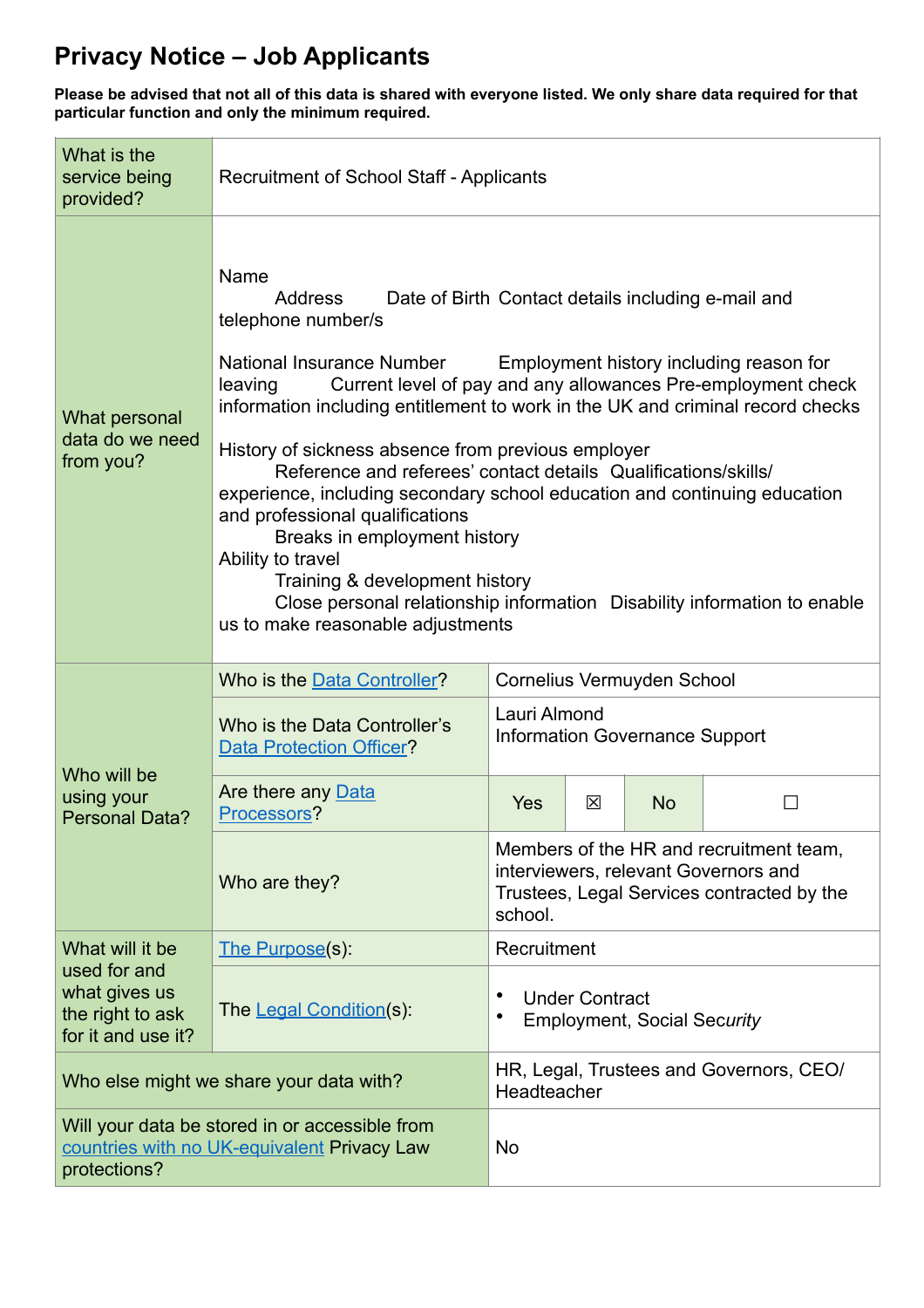| How long will<br>your data be<br>kept?                                                                                                                               | When will it stop being used?                                                                                                                                  |             |               | Unsuccessful candidates: 6 months from the<br>date of the appointment of the successful<br>candidate. Successful candidates: Data will<br>be held in line with the Data Retention<br>Schedule.                     |                |           |                 |        |
|----------------------------------------------------------------------------------------------------------------------------------------------------------------------|----------------------------------------------------------------------------------------------------------------------------------------------------------------|-------------|---------------|--------------------------------------------------------------------------------------------------------------------------------------------------------------------------------------------------------------------|----------------|-----------|-----------------|--------|
|                                                                                                                                                                      | How long after this will it be<br>deleted?                                                                                                                     |             |               | Unsuccessful candidates: 6 months from the<br>date of the appointment of the successful<br>candidate. Successful candidates: Data will<br>be held in line with the Data Retention<br>Schedule.                     |                |           |                 |        |
| Our use of the<br>data will be                                                                                                                                       | Inform                                                                                                                                                         | $\boxtimes$ | <b>Access</b> | $\boxtimes$                                                                                                                                                                                                        | <b>Rectify</b> | 区         | <b>Erase</b>    | 区      |
| subject to your<br>legal rights<br>(marked if<br>applicable):                                                                                                        | <b>Restrict</b>                                                                                                                                                | $\Box$      | Portable      | $\Box$                                                                                                                                                                                                             | <b>Object</b>  | 区         | <b>Automate</b> | $\Box$ |
| As you are giving<br>us your data<br>directly:                                                                                                                       | This is the reason why we are<br>allowed to ask for it and use it:                                                                                             |             |               | <b>Contract Law</b><br>Eligibility to work in the UK<br>Keeping Children Safe in Education 2016 (as<br>updated).                                                                                                   |                |           |                 |        |
|                                                                                                                                                                      | This is what could happen if<br>Unable to process application/continue with<br>you refused to let us use your<br>recruitment process<br>data for this purpose: |             |               |                                                                                                                                                                                                                    |                |           |                 |        |
| As you are not<br>giving your data<br>directly to us:                                                                                                                | Previous employer/s, DBS service, The<br>This is who is giving us your<br><b>Teaching Regulation Agency, Overseas</b><br>personal data:<br>Embassies           |             |               |                                                                                                                                                                                                                    |                |           |                 |        |
|                                                                                                                                                                      | This is a source of personal<br>data open to anyone                                                                                                            |             |               | <b>Yes</b>                                                                                                                                                                                                         | $\Box$         | <b>No</b> | 区               |        |
|                                                                                                                                                                      | These are the categories of<br>personal data being given to us                                                                                                 |             |               | Basic demographics, e.g. name, address,<br>date of birth, contacts, references from<br>previous employers, employment suitability/<br>safeguarding checks, prohibition, right to<br>work and qualifications checks |                |           |                 |        |
| Visit the following links for more information about Privacy Law, our obligations and your<br><b>Rights:</b>                                                         |                                                                                                                                                                |             |               |                                                                                                                                                                                                                    |                |           |                 |        |
| The ICO Guide to the General Data Protection Regulations 2016<br><b>The General Data Protection Regulations 2016</b>                                                 |                                                                                                                                                                |             |               |                                                                                                                                                                                                                    |                |           |                 |        |
| If you have concerns over the way we are asking for or using your personal data, please<br>raise the matter with our Data Protection Officer by the following means: |                                                                                                                                                                |             |               |                                                                                                                                                                                                                    |                |           |                 |        |
| <b>Postal Address</b>                                                                                                                                                | Essex County Council. County Hall. Chelmsford. CM1 1QH                                                                                                         |             |               |                                                                                                                                                                                                                    |                |           |                 |        |
| Email                                                                                                                                                                | DPO@essex.gov.uk                                                                                                                                               |             |               |                                                                                                                                                                                                                    |                |           |                 |        |
| <b>Phone Number</b>                                                                                                                                                  | 03330322970                                                                                                                                                    |             |               |                                                                                                                                                                                                                    |                |           |                 |        |